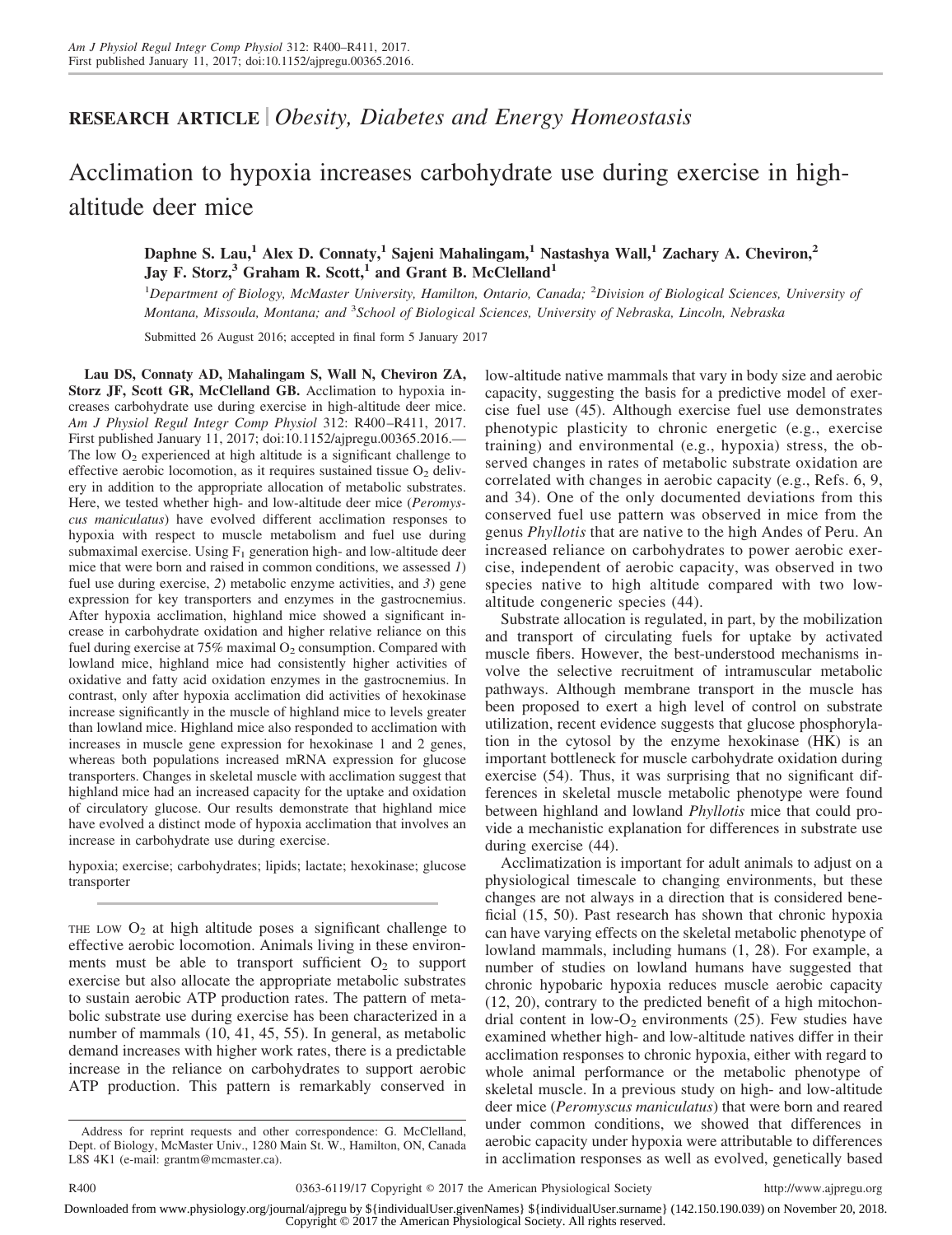changes. However, capillary surface density, tissue oxidative capacity, and transverse areas of oxidative fiber types (type I and IIa) were genetically fixed at higher levels in the gastrocnemius muscle in highland mice compared with lowland mice, and these traits were unaffected by hypoxia acclimation (31). Furthermore, these traits did not vary between wild deer mice and those raised in captivity (47). While a fixed trait in muscle aerobic capacity may reflect the stable  $low-O_2$  conditions at high altitude (50), muscle capacities for substrate oxidation may be more flexible to match appropriate substrate use with changing energetic demands.

Deer mice are well suited to examine mechanisms of local adaptation since they can be found from below sea level to above 4,300 m (36). Estimates of field metabolic rates suggest that highland deer mice expend significantly more energy per day than mice from a lowland population (22), which would require correspondingly high rates of  $O<sub>2</sub>$  and substrate consumption. As a likely result, aerobic capacity in hypoxia is under strong directional selection at high altitude (23). Indeed, highland deer mice have higher maximal  $O_2$  consumption  $(V_{O2max})$  rates in hypoxia than lowland mice for thermogenesis and locomotion (14 –16, 31). Highland deer mice have also been found to have greater capacities for lipid oxidation in muscle, presumably to support higher rates of sustained shivering thermogenesis (14). However, these mice may be expected to rely to a greater extent on carbohydrates to power exercise due to a superior yield of ATP per mole of  $O<sub>2</sub>$ consumed (8, 44).

The objective of the present study was to test whether the hypoxia acclimation responses of highland and lowland deer mice differ with respect to muscle metabolic phenotype and fuel use during submaximal exercise. We hypothesized that highland deer mice would have a greater reliance on carbohydrates during submaximal exercise, similar to high-altitude *Phyllotis* mice in the Andes (44). Since hypoxia acclimation does not affect exercise fuel use in laboratory rodents (34), we predicted that population differences in exercise metabolism would be fixed and would not be affected by chronic hypoxia. We assessed fuel use during submaximal exercise, measured metabolic enzyme activities, and gene expression for key membrane transporters and enzymes in the gastrocnemius muscle. We used F1 generation mice born and raised in common-garden conditions to distinguish between population differences that reflect evolved, genetically based changes and those that reflect differences in acclimation to hypobaric hypoxia.

#### **MATERIALS AND METHODS**

*Animals and acclimation conditions.* All procedures were approved by the McMaster University Animal Research Ethics Board in accordance with guidelines from the Canadian Council on Animal Care. We used  $F_1$  generation deer mice from a captive breeding colony that were offspring of wild-caught parents trapped at 4,350 m above sea level on the summit of Mount Evans, CO (highland mice, *P. m. rufinus*) and at an elevation of 430 m above sea level in Lancaster County, NE (lowland mice, *P. m. nebracensis*), as previously described  $(14, 31)$ .  $F_1$  mice born and raised at the University of Nebraska were shipped to McMaster University (~100 m above sea level) and kept at ~23°C with a 12:12-h light-dark cycle and provided standard rodent chow and water *ad libitum* for at least 4 wk before experiments started. This common-garden design helps control for both developmental and adult phenotypic plasticity, but we cannot

rule out the possibility that changes in the examined traits are partly attributable to transgenerational epigenetic effects.

Mice from each population were randomly divided into a control (unacclimated) group kept in normoxic laboratory conditions and a hypoxia-acclimated group held in hypobaric chambers at the equivalent of 4,300 m (450 mmHg). These mice were returned briefly to normobaria 1–2 times/wk for cage cleaning and replenishment of food and water. The acclimation period was for a minimum of  $6-8$  wk, as previously described (4, 31).

*Indirect calorimetry.* An open-flow respirometry system (Sable Systems, Las Vegas, NV) was used to determined  $\overline{V_{O2max}}$  at ~23°C in mice running on a Plexiglas-enclosed motorized treadmill with a volume of  $\sim 800$  ml (44). Incurrent air (or 12% O<sub>2</sub>-balance N<sub>2</sub>) that had been stripped of  $CO<sub>2</sub>$  and  $H<sub>2</sub>O$  was flowed into the treadmill chamber at an average rate of 1,940 ml/min. A subsample of excurrent air was dried using prebaked Drierite (56) and flowed through an  $O<sub>2</sub>$ and  $CO<sub>2</sub>$  analyzer at ~200 ml/min using a subsampling pump (Sable Systems). The accuracy of the system was periodically verified by burning methanol in a chamber and comparing theoretical and measured  $\overline{V}o_2$  and  $CO_2$  consumption ( $\overline{V}co_2$ ) as previously described (44, 51). The  $\mathrm{Vo}_{2\text{max}}$  values presented here are from previously published data (31), with the addition of four unacclimated lowland, five acclimated lowland, and eight acclimated highland mice.  $Vo_{2max}$  was defined as when at least two of the following three criteria were fulfilled:  $I$ )  $Vo_2$  did not increase with an increase in treadmill speed, 2) the respiratory exchange ratio (RER;  $\vec{V}$  CO<sub>2</sub>/ $\vec{V}$ O<sub>2</sub>) was  $\geq$  1.0, and 3) the mouse demonstrated behavioral signs of exhaustion and could not maintain its position on the treadmill. We have used these same criteria in previous studies (31, 44, 51). To control for the effect of exercise intensity on fuel use (see Ref. 45), mice were exercised at a speed equivalent to ~75% of  $Vo_{2max}$ . For a few mice, we lacked  $\rm{Vo_{2max}}$  data and used average treadmill speeds for their acclimation group to perform submaximal running tests on these individuals. Mice were run in the postabsorptive state by fasting for  $4-6$  h and under their respective acclimation conditions as we have previously done  $(34, 35)$ . To calculate V $o<sub>2</sub>$  and V $co<sub>2</sub>$ , we used the following equations obtained from Withers (57):

$$
\dot{\text{V}}_{\text{CO}_2} = \text{VI}_{\text{stp}} (\text{FE}_{\text{CO}_2} - \text{FI}_{\text{CO}_2})
$$
 (1)

$$
\dot{V}_{O_2} = \frac{VI_{stp} (F_{IO_2} - F_{EO_2}) - \dot{V}_{CO_2} \times F_{IO_2}}{(1 - F_{IO_2})}
$$
(2)

where  $VI_{stp}$  is the rate of inflow into the chamber,  $FE_{CO}$  is the fraction of expired  $CO_2$ ,  $Fi_{CO_2}$  is the fraction of inspired  $CO_2$ ,  $Fi_{O_2}$  is the fraction of inspired  $O_2$ , and  $F_{E_0}$  is the fraction of expired  $O_2$ . Cost of transport was calculated by dividing  $\dot{V}o_2$  (in ml/min) by treadmill speed (in m/min) to obtain the metabolic cost of moving a meter distance (in ml  $O<sub>2</sub>/m$ ). Rates of carbohydrate and lipid oxidation were calculated according to Frayn (17) assuming that the contribution of protein to overall exercise energy expenditure is minimal in the postabsorptive state (11, 40), but, to our knowledge, this has not been confirmed for mice. Relative rates of carbohydrate and lipid oxidation were calculated by dividing absolute oxidation rates by  $\rm{Vo}_2$  and expressed as a percentage of total  $\text{Vo}_2$ . Individual values over 100% or under 0% were set to 100% and 0% (one individual acclimated highland mouse).

*Gastrocnemius and liver enzyme activities.* Mice were anaesthetized in a small chamber using an isofluorance-soaked cotton ball and euthanized by cervical dislocation. Gastrocnemius muscle and liver samples were collected at rest, crushed between liquid  $N_2$ -cooled aluminum plates, and then stored at  $-80^{\circ}$ C until analysis. All enzymes measurements were performed using a Spectromax Plus 384, 96-well microplate reader (Molecular Devices, Sunnyvale, CA). Approximately 30 mg of gastrocnemius and liver samples were powdered in a liquid  $N_2$ -cooled mortar and homogenized on ice using a glass on glass homogenizer in 20 volumes of homogenizing buffer containing (in mM) 100 potassium phosphate (pH 7.2), 5 EDTA, and

Copyright © 2017 the American Physiological Society. All rights reserved.

AJP-Regul Integr Comp Physiol · doi:10.1152/ajpregu.00365.2016 · www.ajpregu.org<br>Downloaded from www.physiology.org/journal/ajpregu by \${individualUser.givenNames} \${individualUser.surname} (142.150.190.039) on November 20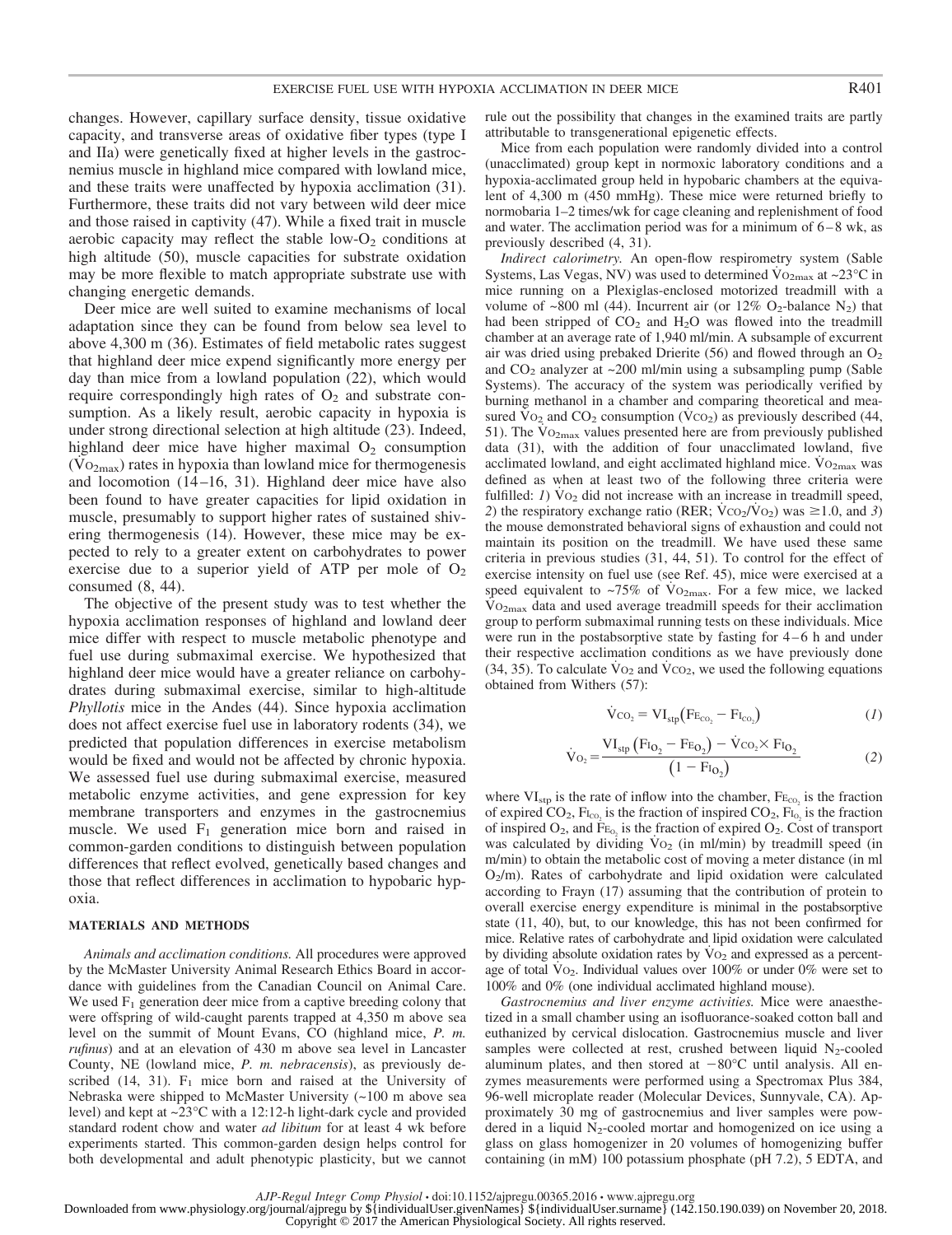0.1% Triton X-100. Assays were performed at 37°C in triplicate, and background activities were determined for each assay by omitting substrate.

The apparent  $V_{\text{max}}$  of cytochrome  $c$  oxidase, phosphofructokinase (PFK), β-hydroxyacyl CoA dehydrogenase (HOAD), isocitrate dehydrogenase (IDH), and HK were measured on fresh homogenates. The activities of pyruvate kinase (PK) and citrate synthase (CS) were measured after the homogenates had been frozen and thawed once and three times, respectively. Assay conditions were PFK: 10 mM fructose-6-phosphate (omitted in control), 4 mM ATP, 0.28 mM NADH, 2 mM AMP, 5 mM MgCl<sub>2</sub>, 50 mM KCl, 5 mM DTT, 1 unit aldolase, 50 units triose phosphate isomerase, and 8 units  $\alpha$ -glycerophosphate dehydrogenase in 50 mM triethanolamine (TEA)·HCl (pH 7.6); HOAD: 0.1 mM acetoacetyl-CoA (omitted in control), 0.28 mM NADH, and 5 mM EDTA in 100 mM TEA·HCl (pH 7.0); IDH: 1.5 mM isocitrate (omitted in control), 2 mM ADP, 0.5 mM NADP, 1 mM  $MnCl<sub>2</sub>$ , and 8 mM  $MgCl<sub>2</sub>$  in 40 Tris·HCl (pH 7.4); HK: 5 mM  $D$ -glucose (omitted in control), 8 mM ATP, 8 mM MgCl<sub>2</sub>, 0.5 mM NADP, and 4 units glucose-6-phosphate dehydrogenase in 50 mM HEPES (pH 7.6); PK: 5 mM phosphoenol pyruvate (PEP; omitted in control), 5 mM ADP, 10 mM  $MgCl<sub>2</sub>$ , 0.15 mM NADH, 10 mM fructose-1,6-phosphate, 100 mM KCl, and 9.25 units lactate dehydrogenase (LDH) in 50 mM imidazole (pH 7.4); CS: 0.5 mM oxaloacetate (omitted in control), 0.22 mM acetyl-CoA, and 0.1 mM dithiobisnitrobenzoic acid in 40 Tris·HCl (pH 8.0); phosphoenolpyruvate carboxykinase (PEPCK) in the liver: 1 mM MnCl<sub>2</sub>, 0.15 mM NADH, 20 units malate dehydrogenase, 20 mM NaHCO<sub>3</sub>, 0.2 mM GDP, and 0.5 mM PEP (omitted in control) in 20 mM imidazole (pH 7.0).

*Blood and tissue metabolites.* Resting blood samples were obtained from a subset of unstressed mice by placing a lid containing an isofluorane-soaked cotton ball carefully over their home cage. Once lightly anesthetized, mice were quickly removed from the cage and blood was obtained from the facial vein by pricking with a lancet and collecting in a heparinized capillary tube. Mice were then returned to their cage to recover for a minimum of 48 h. Postexercise blood samples were obtained immediately after 15 min of exercise in unanesthetized mice. Whole blood lactate was determined using a lactate analyzer (Lactate Pro LT, Arkray, Kyoto, Japan), and glucose was determined using a handheld glucose meter (Accu-Chek Aviva, Roche Diagnostics) as previously described in mice (7, 30).

Gastrocnemius muscle and liver samples were collected at rest as described above and immediately after 15 min of exercise at ~75%  $\dot{V}_{O_{2max}}$  by cervical dislocation. Tissues were quickly removed, crushed between liquid  $N_2$ -cooled aluminum plates, and then stored at -80°C until analysis. A separate group of unacclimated mice from each population was sampled for skeletal muscle at rest as described above for blood sampling. These values were used to compare with postexercise results from all groups. Metabolites were determined by standard methods (5) adapted for a 96-well format using a Spectramax Plus 384 microplate reader (Molecular Devices). Briefly, ~30 –50 mg of powdered tissues were homogenized (PowerGen 125, Fisher Scientific, Whitby, ON, Canada) in 600  $\mu$ l of 6% perchloric acid on ice. A portion of this homogenate  $(100 \mu l)$  was removed and stored at

-80°C for glycogen determination. The remaining homogenate was centrifuged at 10,000 *g* for 10 min at 4°C. The supernatant was removed and subsequently neutralized with  $K_2CO_3$  (3 M). Samples were then centrifuged again at 10,000 *g* for 10 min at 4°C, and the resulting supernatant was used for metabolite quantification. Assay conditions for lactate determinations were  $2 \text{ mM } \text{NAD}^+$  in glycine/ hydrazine buffer (pH 9.2, Sigma), and the reaction was started using 8 units LDH (Roche Diagnostics). For glycogen determinations, 50  $\mu$ l of 1 M K<sub>2</sub>HCO<sub>3</sub> and 100  $\mu$ l of 400 mM acetate buffer (pH 4.8) were added to the crude homogenate (see above). Half of this homogenate was removed for determinations of free glucose, and the remaining homogenate was combined with 7  $\mu$ l (4 U/ $\mu$ l) of amyloglucosidase (Roche Diagnostics). All samples were incubated for 2 h at 40°C and then neutralized with  $1 M K<sub>2</sub>CO<sub>3</sub>$ . Neutralized samples were assayed for glucose under the following conditions: 20 mM imidazole, 1 mM ATP,  $0.5$  mM NADP,  $5$  mM MgCl<sub>2</sub>, and 1 unit glucose-6-phosphate dehydrogenase (Roche Diagnostics) in buffer containing 300 mM TEA·HCl and  $4.05$  mM MgSO<sub>4</sub> (pH  $7.5$ ) (Roche Diagnostics). The reaction was initiated by adding 1 unit HK (in TRA buffer, Roche Diagnostics).

*Gene expression.* Gastrocnemius muscles that were sampled from resting animals (with the exception of one unacclimated highland mouse sampled postexercise) were powdered under liquid  $N_2$  as described above, and total RNA was extracted from 30-40 mg tissue using TRIzol reagent (Invitrogen, Carlsbad, CA) based on the acid guanidinium thiocyanate-phenol-chloroform extraction method. One microgram of DNase I-treated total RNA was used to synthesize cDNA using SuperScript II RNase H- reverse transcriptase (Invitrogen). Specific primers (Table 1) were designed by Primer 3 software (43) using available deer mouse sequences from the National Center for Biotechnology Information Sequence Read Archive (Accession Nos. [SRA051883](https://www.ncbi.nlm.nih.gov/sra/?term=SRA051883) and [SRA091630\)](https://www.ncbi.nlm.nih.gov/sra/?term=SRA091630) (14, 15). Each transcript was amplified in duplicate using  $4 \mu l$  of cDNA diluted fivefold in RNase and DNase-free water (Invitrogen),  $5 \mu l$  of SsoFast EvaGreen Supermix (Bio-Rad, Mississauga, ON, Canada),  $10 \mu M$  of forward and reverse primers in  $0.4 \mu l$ , and  $0.2 \mu l$  of RNAase and DNase-free water. Real-time PCRs were run in the 96-well format using a CFX Connect Real-Time System (Bio-Rad) with a thermal program of 30 s of initial denaturation at 95°C, 40 cycles of 5 s at 95°C, and finally 30 s at 60°C. For each plate, a no-template control was included. Standard curves using one sample were generated for each primer set and used to determine the relative expression of all other samples. Expression levels were normalized to 12S rRNA expression, as previously described (31).

*Calculations and statistics.* Statistical analyses were performed using GraphPad Prism and SPSS (IBM) software packages. VO<sub>2max</sub> values were corrected for body mass using allometric regressions, as previously described (31). We also analyzed  $\dot{V}_{O2\text{max}}$  data using analysis of covariance (ANCOVA) with body mass as a covariate and obtained similar results as the allometric analysis. ANCOVA using mass as a covariate was also used to analyze cost of transport (COT) and exercise intensity as a covariate for RER (51). All other data were analyzed using two-way ANOVA with population and acclimation as

Table 1. *Primer sequences used for real-time PCR analysis of mRNA expression in deer mice gastrocnemius muscle*

| Gene               | Forward Primer             | Reverse Primer             |
|--------------------|----------------------------|----------------------------|
| Glut4              | 5'-GCTTTGTGGCCTTCTTTGAG-3' | 5'-TCAGGCACTTTGAGGAAGGT-3' |
| Slc2a1             | 5'-CATCCCAGCCCTGATACAGT-3' | 5'-CAACTCCAGGATGGTGACCT-3' |
| HkI                | 5'-AAACCCCAGAGAACATCGTG-3' | 5'-TTCAGCAGCTTGACCACATC-3' |
| Hk2                | 5'-GGTGGAGATGGAGAACCAGA-3' | 5'-CCTTCCACACCACTGGACTT-3' |
| Ndfuc <sub>2</sub> | 5'-ACGAGCCCTTCACATTTCTG-3' | 5'-AATAGAAGCTGGCGATGCAG-3' |
| Pck1               | 5'-CAGGATTGAAGGGGAAGACA-3' | 5'-TCTGTCTCAGGGCTTGGAGT-3' |
| 12S                | 5'-CTGGCCATCGCTTAAAACTC-3' | 5'-TTGCTTCCCACCTCATAAGC-3' |

Glut, glucose transporter; Hk, hexokinase. Ndfuc encodes a NADH dehydrogenase (ubiquinone) subunit; Pck1 encodes phosphoenolpyruvate carboxykinase.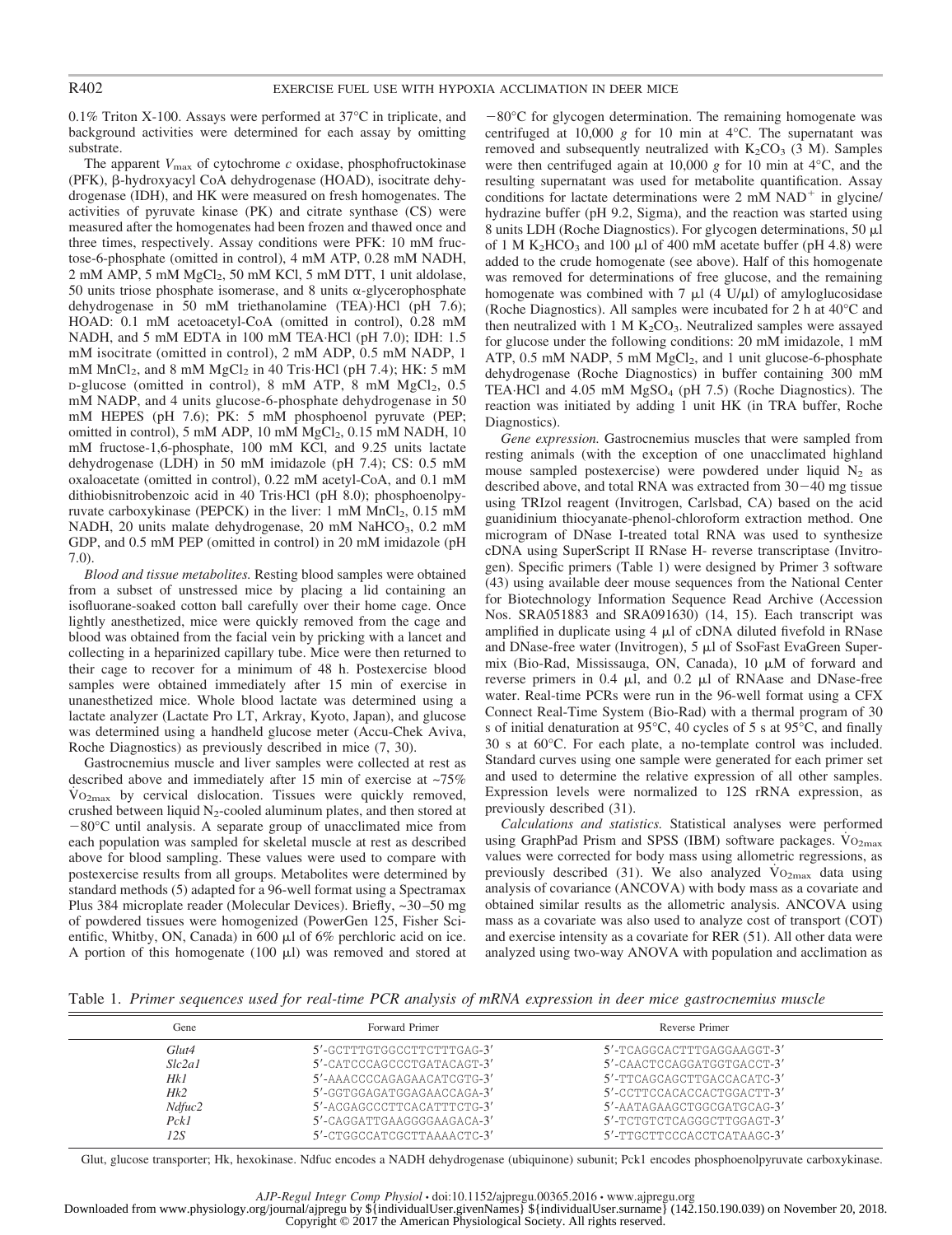main factors. Exercise was also included as a main factor for metabolite data. Data are presented at means  $\pm$  SE.

#### **RESULTS**

*Aerobic capacity and submaximal exercise intensities.* There is a strong relationship between exercise intensity relative to maximum aerobic capacity and the proportional use of carbohydrates and lipids (45). Thus, we standardized exercise intensity by first determining running  $Vo_{2max}$  for animals in their respective acclimation condition. The results show that hypoxic  $\rm{Vo_{2max}}$  was ~14% higher in acclimated highland versus lowland mice  $(3.47 \pm 0.05 \text{ vs. } 3.05 \pm 0.20 \text{ ml/min}, P =$ 0.023). However, highland mice had a significantly higher body mass, and there were no significant population differences in mass-corrected  $Vo_{2max}$  detected for unacclimated mice tested in normoxia or for acclimated mice tested in hypoxia (ANCOVA,  $F_{1,51} = 0.62$ ,  $P = 0.44$ ; Table 2).

Mice were then run at a target submaximal intensity of 75%  $Vo<sub>2max</sub>$ . There were no significant differences between populations in relative exercise intensity calculated after the run. However, highland mice were running at a significantly higher absolute treadmill speed, and they also had a significantly lower Vo<sub>2</sub> in normoxia ( $F_{1,30} = 4.26$ ,  $P = 0.049$ ; Table 2). The result of a higher running speed and lower metabolic cost resulted in a significantly lower COT for unacclimated highland mice compared with unacclimated lowland mice  $(F_{1,31} = 7.19, P = 0.012;$  Table 2). A similar difference in COT was seen between populations after acclimation and approached statistical significance  $(F_{1,29} = 3.86, P = 0.06)$ .

We determined RERs from  $\overline{V}o_2$  and  $\overline{V}o_2$  during submaximal running as an index of metabolic fuel use. There was a significant effect of acclimation on RER during submaximal running  $(F_{1,56} = 6.68, P = 0.013)$  that was driven primarily by an increase in exercise RER values in highland mice from  $0.827 \pm 0.009$  when unacclimated to  $0.884 \pm 0.018$  after hypoxia acclimation (Table 2).

*Fuel oxidation with submaximal exercise.* To determine rates of whole animal substrate oxidation, we used  $Vo<sub>2</sub>$  and  $\rm V_{CO_2}$  in the oxidation of carbohydrates and lipids (17) to calculate absolute rates of use during exercise. We found that there was a significant interaction between population and acclimation for the absolute rates of carbohydrate oxidation during submaximal running ( $F_{1,63} = 4.11$ ,  $P = 0.047$ ; Fig. 1). Rates of carbohydrate oxidation were significantly lower in unacclimated highland mice running in normoxia compared with lowland mice  $(P = 0.027)$ . However, acclimation led to a significant 34% increase in carbohydrate oxidation in highland mice  $(P = 0.031$ ; Fig. 1*A*). There was also a significant interaction effect of acclimation and population for lipid oxidation  $(F_{1,63} = 4.14, P = 0.041)$ , which showed a corresponding decline in acclimated highland mice to rates significantly lower than lowland mice  $(P = 0.016; Fig. 1B)$ . To account for any differences in metabolic rate during submaximal exercise, absolute rates of fuel oxidation were divided by total  $Vo_2$ . The results show that relative rates of carbohydrate oxidation in highland mice significantly increased with acclimation (*P* 0.004) to a higher level than rates in acclimated lowland mice (population  $\times$  acclimation,  $F_{1,63} = 4.35$ ,  $P = 0.041$ ; Fig. 1*C*). There was no significant effect of acclimation on either absolute rates or the relative proportion of substrate oxidation in lowland mice (Fig. 1). These results demonstrate that high- and low-altitude mice have different acclimation responses with regard to substrate use during exercise, such that only highland mice respond to chronic hypoxia with an increased reliance on carbohydrates to power submaximal exercise.

*Blood and tissue metabolites.* To determine if exercise substrate use was reflected in changes in blood and tissue metabolite concentrations, we determined the levels of circulating glucose and lactate at rest and immediately after submaximal exercise. We found a significant effect of exercise on blood glucose  $(F_{1,49} = 12.21, P = 0.001)$  and a significant interaction between population and exercise ( $F_{1,49} = 6.08$ ,  $P =$ 0.018; Fig. 2*A*). At rest, glucose levels were significantly lower in highland mice compared with lowland mice but only after acclimation ( $P = 0.08$  before acclimation and  $P = 0.009$  after acclimation). Fifteen minutes of submaximal exercise led to a significant decline in blood glucose in lowland mice in normoxia ( $P = 0.016$ ) and hypoxia ( $P = 0.001$ ). In contrast, highland mice maintained stable glucose levels with exercise in both conditions ( $P > 0.05$ ).

Blood lactate also showed a main effect of exercise  $(F_{1,49} = 95.54, P = 0.00)$  and an effect of population approached statistical significance  $(F_{1,50} = 3.50, P = 0.068;$  Fig. 2*B*). Both populations showed a significant accumulation of blood lactate with exercise but to a higher concentration in unacclimated lowland mice in normoxia ( $P = 0.006$ ). However, neither population showed any significant effect of acclimation, but blood lactate concentrations reached equivalent

Table 2. Average body mass,  $V_{O2max}$ ,  $V_{O2}$ , respiratory exchange ratio, and cost of transport at a target intensity of 75%  $V_2$ <sub>*max*</sub> in normoxia (F<sub>I<sub>0</sub></sub> = 0.2095) for unacclimated F<sub>1</sub> deer mice and in hypoxia (F<sub>I<sub>0</sub></sub> = 0.12) for hypoxia-acclimated F<sub>1</sub> *lowland and highland deer mice*

|                                         | Normoxia             |                                   | Hypoxia              |                                  |
|-----------------------------------------|----------------------|-----------------------------------|----------------------|----------------------------------|
|                                         | Lowland mice         | Highland mice                     | Lowland mice         | Highland mice                    |
| Body mass, g                            | $20.5 \pm 0.9$ (12)  | $21.6 \pm 1.2$ (13) <sup>†</sup>  | $19.0 \pm 0.9$ (12)  | $23.8 \pm 1.4$ (13) <sup>†</sup> |
| $\mathrm{Vo}_{2\mathrm{max}}$ , ml/min  | $3.91 \pm 0.18$      | $3.79 \pm 0.20$                   | $3.05 \pm 0.20*$     | $3.47 \pm 0.05*$                 |
| Submaximal running                      |                      |                                   |                      |                                  |
| $Vo_2$ , ml/min                         | $2.99 \pm 0.21$ (12) | $2.88 \pm 0.15$ (20) <sup>†</sup> | $2.60 \pm 0.08$ (13) | $2.75 \pm 0.11(18)$              |
| $\%$ VO <sub>2max</sub>                 | $76 \pm 4$           | $72 \pm 2$                        | $82 \pm 2$           | $79 \pm 3$                       |
| Speed, m/min                            | $18.9 \pm 1.0$       | $23.4 \pm 1.4$                    | $17.0 \pm 1.2$       | $20.3 \pm 0.8^*$                 |
| Respiratory exchange ratio $(VCO2/VO2)$ | $0.854 \pm 0.011$    | $0.827 \pm 0.009$                 | $0.849 \pm 0.016$    | $0.884 \pm 0.018*$               |
| Cost of transport, ml/m                 | $0.17 \pm 0.02$      | $0.13 \pm 0.01$ †                 | $0.16 \pm 0.02$      | $0.14 \pm 0.01$                  |

Numbers in parentheses are sample sizes for each group.  $\dot{V}o_{2max}$ , maximal  $O_2$  consumption ( $\dot{V}o_2$ );  $\dot{V}co_2$ ,  $CO_2$  production;  $F_{I_{0_2}}$ , fraction of inspired  $O_2$ . \*Significant effect of acclimation within a population; †significant effect of population within an acclimation.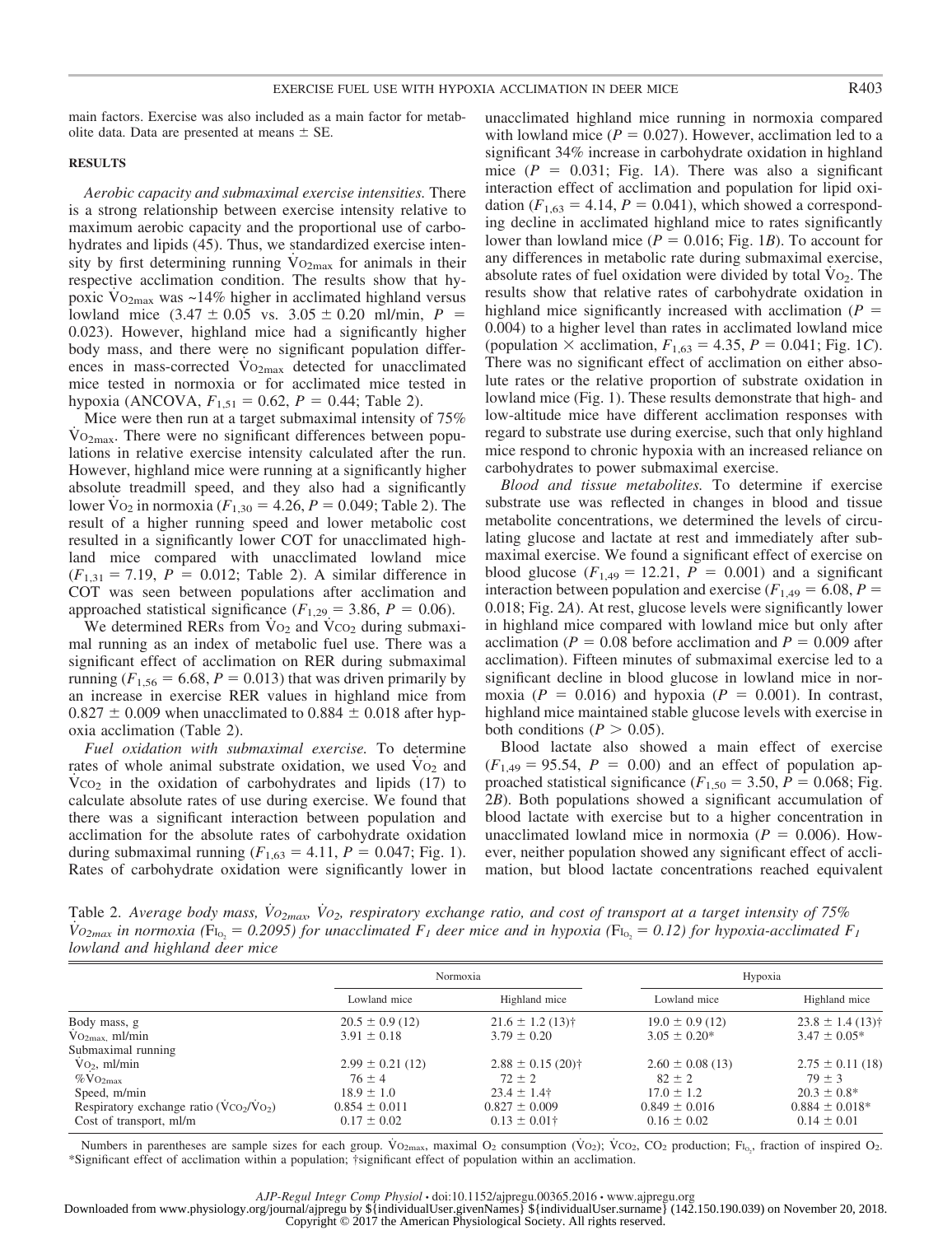

R404 EXERCISE FUEL USE WITH HYPOXIA ACCLIMATION IN DEER MICE

were no significant interactions between population, acclimation, and exercise. Liver glycogen is an important extramuscular carbohydrate source for locomotion. Resting levels of liver glycogen were not significantly different between the populations and did not change with acclimation (Fig. 4). However, there was a significant reduction in liver glycogen after exercise  $(F_{1,37} = 10.72, P = 0.003)$ , but there were no main effects of population or acclimation, and there were no significant interactions between population, acclimation, and exercise.

*Gastrocnemius and liver enzyme activities.* We previously showed that the gastrocnemius of highland mice has greater oxidative capacity than that of lowland mice, and this trait was not affected by hypoxia acclimation (31). Our results confirm these findings and showed a significant main effect of population for the enzymes HOAD ( $F_{1,34} = 8.02$ ,  $P = 0.008$ ) and IDH ( $F_{1,34} = 17.55$ ,  $P = 0.00$ ), which was higher in highland mice with normoxia  $(P = 0.022)$  and hypoxia acclimation  $(P = 0.01; Fig. 5, D and E)$ . However, the differences in fuel use in lowland and highland mice after acclimation (Fig. 1) suggest that representative enzymes in glycolysis may be affected by chronic hypoxia. Indeed, there was a significant effect of acclimation for HK activity  $(F_{1,34} = 4.15, P = 0.05)$ . Muscle HK activity increased by 35% in highland mice after hypoxia acclimation to activities higher than those in lowland mice ( $P = 0.022$ ; Fig. 5*A*). Similarly, PK activity showed a significant effect of population ( $F_{1,34} = 4.12$ ,  $P = 0.051$ ) and



Fig. 1. Absolute rates of carbohydrate (CHO; *A*) and lipid (*B*) oxidation at a target intensity of 75% maximal  $O_2$  consumption (V $O_{2\text{max}}$ ) (actual intensities appear in Table 2) in lowland (LA) and highland (HA) mice exercising in their acclimation conditions {normoxia [fraction of inspired  $O_2$  ( $F_{I_{O_2}}$ ): 0.2095] for unacclimated and hypoxia  $(F_{I_{Q_2}}: 0.12)$  for hypoxia acclimated}. The proportional contribution of carbohydrates and lipids as relative oxidation (percent Vo<sub>2</sub>; *C*) was calculated by dividing absolute oxidation rates by Vo<sub>2</sub> and multiplying by 100. Results are presented as means  $\pm$  SE. \*Significant effect of acclimation within a population; †significant effect of population within an acclimation group;  $\ddagger$ significant interaction of population  $\times$  acclimation.

levels in lowland and highland mice exercising in hypoxia (Fig. 2*B*).

*Muscle lactate and glycogen and liver glycogen.* There was a significant effect of exercise on muscle glycogen, which declined in all groups compared with rest ( $F_{1,30} = 65.67$ ,  $P =$ 0.00; Fig. 3*B*). Similarly, muscle lactate increased significantly with exercise in all groups ( $F_{1,37} = 10.72$ ,  $P = 0.003$ , Fig. 3). However, for both muscle glycogen and lactate, there were no significant main effects of population or acclimation, and there

Fig. 2. Blood glucose and lactate concentrations in LA and HA mice at rest and after 15 min of exercise at 75%  $\overline{V_{O2max}}$  in their acclimation conditions [normoxia ( $Fi_{0,2}$ : 0.2095) for unacclimated and hypoxia ( $Fi_{0,2}$ : 0.12) for hypoxia acclimated]. Results are presented as means  $\pm$  SE. \*Significant effect of acclimation within a population; †significant effect of population within an acclimation group; #significant effect of exercise within a population for each acclimation.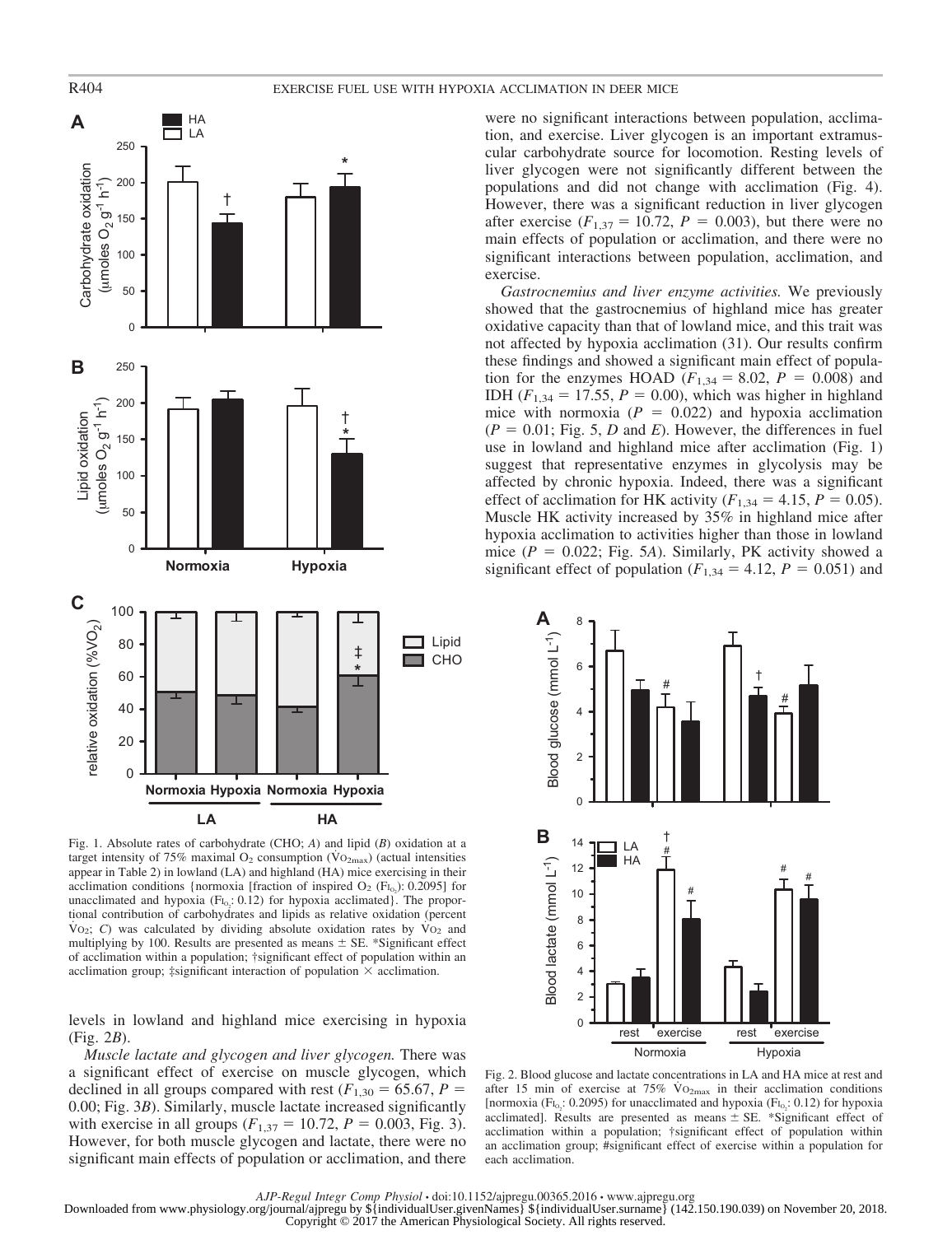

Fig. 3. Gastrocnemius muscle lactate (*A*) and glycogen concentrations (*B*) in LA and HA mice at rest and after 15 min of exercise at  $75\%$  V $O_{2max}$  in their acclimation conditions [normoxia  $(F_{I_0}$ : 0.2095) for unacclimated and hypoxia  $(F_{I_{Q_2}}: 0.12)$  for hypoxia acclimated]. Results are presented as means  $\pm$  SE. #Significant effect of exercise in all groups.

was higher in lowland mice, but only after acclimation (*P* 0.015; Fig. 5*C*). While there was an overall significant population effect for PFK  $(F_{1,20} = 5.42, P = 0.033)$ , the slight increase of ~20% in both populations after hypoxia acclimation did not constitute a statistically significant change (Fig. 5*B*).

*Gene expression in gastrocnemius muscle.* We tested whether high- and low-altitude mice exhibited differences in the expression of six candidate genes involved in muscle metabolism. Specifically, we tested for differences in constitutive gene expression as well as differences in the acclimation response to hypoxia. Relative transcript levels of Slc2a1 [glucose transporter (GLUT)1] and GLUT4 showed a significant effect of acclimation  $(F_{1,22} = 11.51, P = 0.003, \text{ and } F_{1,21} = 23.18, P = 0.00, \text{ respec-}$ tively). Slc2a1 significantly increased but only in highland mice  $(P = 0.005)$ , and Glut4 increased in both lowland and highland populations ( $P = 0.003$  and  $P = 0.004$ ; Fig. 6, A and B). There was a significant acclimation effect in the expression of the Hk I transcript  $(F_{1,20} = 5.42, P = 0.033)$  and a significant acclimation effect  $(F_{1,22} = 4.81, P = 0.042)$  and nearly statistically significant interaction effect of population and acclimation  $(F_{1,22} = 4.07, P = 0.059)$  for the Hk II expression (Fig. 6, *C*) and *D*). In unacclimated mice, lowland mice had higher HK II expression ( $P = 0.016$ ), but highland mice showed a significant increase in the expression of this gene with acclimation  $(P = 0.007)$  to a level equivalent to that in lowland mice (Fig. 6*D*). Ndfuc2, which encodes a NADH dehydrogenase (ubiquinone) subunit, showed a significant acclimation effect  $(F_{1,22} = 8.95, P = 0.008)$ , with acclimation increasing transcript levels in lowland mice to a value greater than highland mice  $(P = 0.045; Fig. 6E)$ . Finally, Pck1, which encodes the PEPCK enzyme, a component of the gluconeogenic pathway (Fig. 6*F*), showed a significant effect of population  $(F_{1,22} = 5.65, P = 0.029)$  and tended to be higher in highland mice  $(P = 0.065)$ .

*Liver enzyme Vmax.* Glycogenolysis and gluconeogenesis in the liver are major sources of circulatory glucose for working muscle. We examined the  $V_{\text{max}}$  of PEPCK as an index of gluconeogenic capacity of the liver and CS and cytochrome *c* oxidase for the capacity to supply ATP for liver metabolism. We found that although mean PEPCK activity tended to be higher in highland mice by  $\sim 8-18\%$ , there was no statistically significant effect of population  $(F_{1,41} = 2.42, P = 0.14; Fig.$ 7*B*). However, activities of cytochrome *c* oxidase showed a significant population effect  $(F_{1,42} = 5.30, P = 0.027)$  and was greater in unacclimated highland mice  $(P = 0.04)$ . There was a significant main effect of population for HOAD activity  $(F_{1,42} = 7.22, P = 0.011)$ , which was also higher in highland mice in the unacclimated state  $(P = 0.049;$  Fig. 7, *A* and *D*). Thus, capacities for electron transport and fatty acid oxidation were higher in the livers of unacclimated highland versus lowland mice. Although none of the enzymes measured responded to acclimation, activities of cytochrome *c* oxidase and HOAD were not significantly different between highland and lowland mice in this condition ( $P = 0.27$  and  $P = 0.085$ , respectively).

#### **DISCUSSION**

The primary goal of the present study was to characterize differences between highland and lowland mice in the phenotypic plasticity of substrate oxidation during submaximal exercise. Our results show that  $F_1$  generation high-altitude deer mice have increased rates of carbohydrate oxidation after hypoxia acclimation, resulting in a higher proportional contribution of this fuel to total exercise energy expenditure. Highland mice had elevated activities of the mitochondrial enzyme IDH in gastrocnemius muscle, which was unaffected by acclimation. These data confirmed our previous findings that highaltitude mice have evolved a more aerobic skeletal muscle phenotype (31, 47). Similarly, high-altitude mice have a higher capacity for lipid oxidation in skeletal muscle. In contrast, we



Fig. 4. Liver glycogen concentrations in LA and HA mice at rest and after 15 min of exercise at  $75\%$  V $O_{2\text{max}}$  in their acclimation conditions [normoxia ( $F_{I_{Q_2}}$ : 0.2095) for unacclimated and hypoxia ( $F_{I_{Q_2}}$ : 0.12) for hypoxia acclimated]. Results are presented as means  $\pm$  SE. #Significant effect of exercise.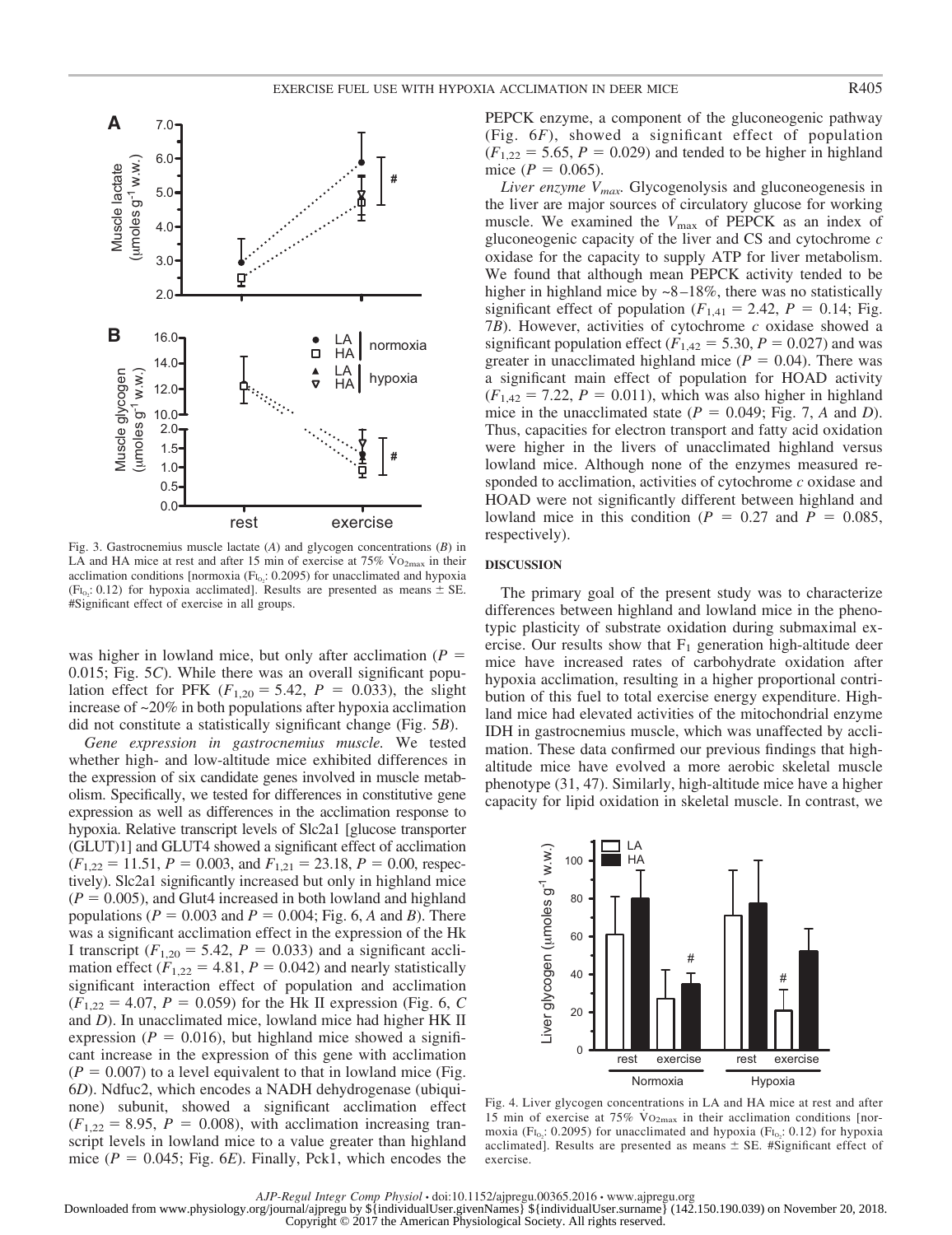Fig. 5. Apparent  $V_{\text{max}}$  (in U/g tissue wet wt) in gastrocnemius for the enzymes hexokinase (*A*), phosphofructokinase (*B*), pyruvate kinase (C), β-hydroxyacyl-CoA dehydrogenase (*D*), and isocitrate dehydrogenase (*E*) for LA and HA deer mice acclimated to normoxia or hypoxia. Results are presented as means  $\pm$  SE. \*Significant effect of acclimation within a population; †significant effect of population within an acclimation group.



found that the activities of enzymes involved in glycolysis showed significant phenotypic plasticity in muscle with hypoxia acclimation. In particular, chronic hypoxia increased the activity of HK in highland mice, suggesting an enhanced capacity for circulatory glucose uptake by working muscle during exercise.

*Fuel use during submaximal exercise.* Our previous studies demonstrated that high- and low-altitude deer mice did not exhibit a significant change in running  $Vo_{2max}$  in normoxia in response to hypoxia acclimation (31). However, in this study,  $F_1$  generation high-altitude deer mice exhibited increased rates of carbohydrate oxidation during submaximal exercise with hypoxia acclimation (Fig. 1). Thus, highland and lowland mice exhibited independent differences in the phenotypic plasticity of exercise fuel use and aerobic capacity. These results are consistent with cardiac data from highland native humans (27) and whole animal data from other highland mouse lineages (44). High-altitude species of *Phyllotis* mice were found to have a greater reliance on carbohydrates for exercise in hypoxia than did low-altitude species from the same genus (44). It is interesting to note that these mice were wild caught but kept in laboratory conditions for several weeks before being tested. These results suggest a fixed genetic adaptation in the highaltitude *Phyllotis* species is principally responsible for the

observed phenotype. In contrast, we found that, in the unacclimated state, lowland and highland populations of deer mice showed no significant differences in proportional fuel use. Lowland deer mice also showed no change in exercise fuel use with hypoxia acclimation, consistent with data from laboratory rats (34, 35) and lowland humans (9, 32). The differences in acclimation responses documented here demonstrate that highaltitude mice have greater phenotypic plasticity for proportional fuel use than do their low-altitude counterparts. Moreover, these and other data (44) suggest that an increased reliance on carbohydrates to power exercise is a trait unique to highland natives, presumably to optimize the energy yield per unit  $O_2$  in a hypoxic environment (8). The present study also suggests that both genetic adaptation and phenotypic plasticity can affect this trait, but their relative influence is likely a factor of the degree of gene flow with lowland populations or length of colonization at altitude.

Highland mice had a lower COT when tested in normoxia and a similar difference that approached statistical significance when tested in hypoxia after hypoxia acclimation (Table 2). Mechanisms that may lower the cost of moving a unit distance can be either biochemical or biomechanical in nature. Increasing the use of carbohydrates decreases the  $O<sub>2</sub>$  cost of ATP production, whereas increased efficiency of generating force

Copyright © 2017 the American Physiological Society. All rights reserved.

AJP-Regul Integr Comp Physiol · doi:10.1152/ajpregu.00365.2016 · www.ajpregu.org<br>Downloaded from www.physiology.org/journal/ajpregu by \${individualUser.givenNames} \${individualUser.surname} (142.150.190.039) on November 20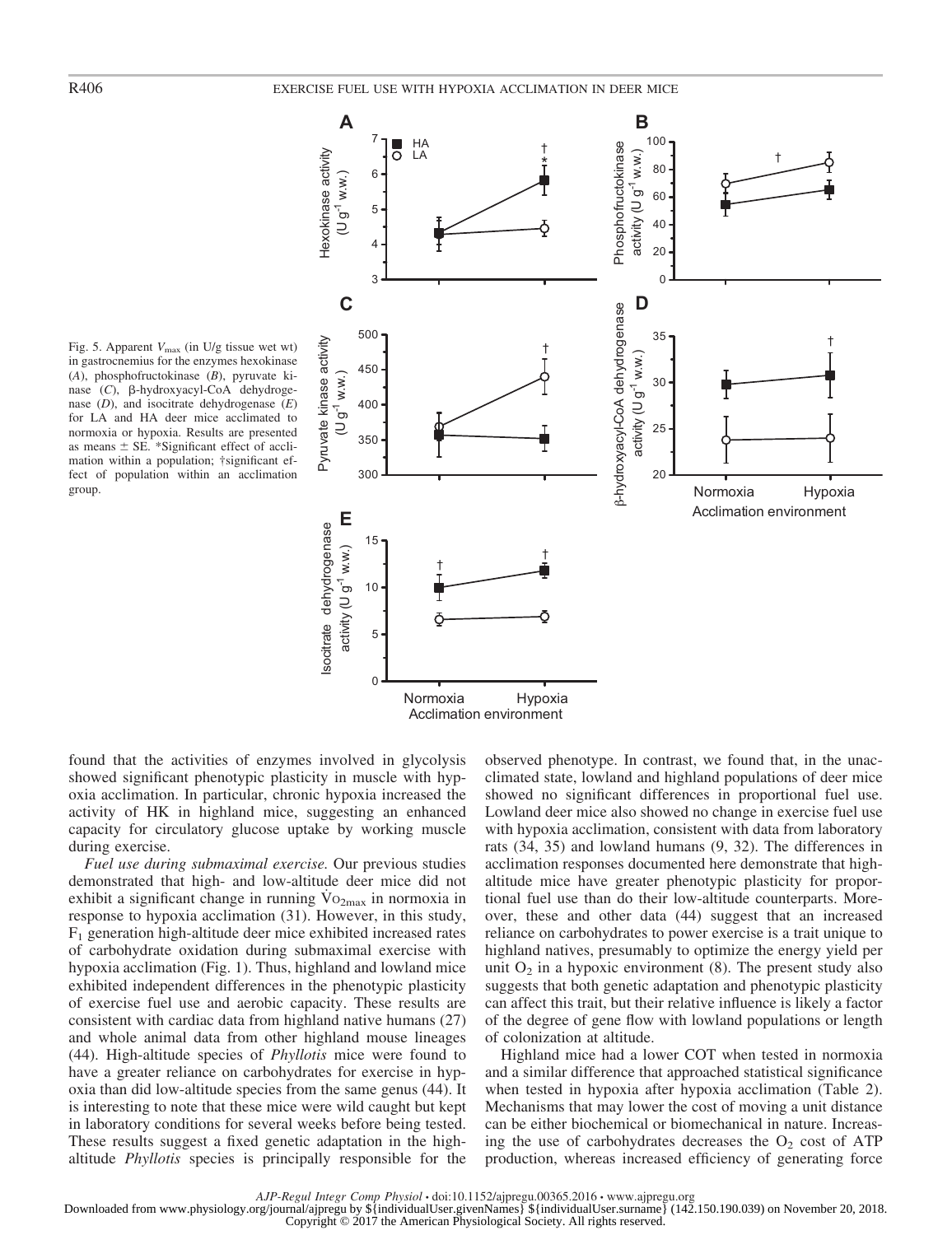

Fig. 6. Relative transcript abundance in gastrocnemius muscle for the following genes involved in carbohydrate metabolism: Slc2a1 (*A*), glucose transporter (Glut)4 (*B*), hexokinase (Hk)1 (*C*), Hk2 (*D*), Ndfuc2 [which encodes for a NADH dehydrogenase (ubiquinone) subunit; *E*], and Pck1 (which encodes phosphoenolpyruvate carboxykinase; *F*) in LA and HA mice acclimated to normoxia or hypoxia. Results are presented as means  $\pm$  SE. \*Significant effect of acclimation within a population; †significant effect of population within an acclimation group;  $\ddagger$ significant interaction of population  $\times$ acclimation.

decreases ATP consumption at a given work rate. Although the former may contribute to differences in COT in the acclimated state, the lack of variation in exercise fuel use in the unacclimated state does not support this biochemical mechanism in lowering COT (Fig. 1). Highland mice must therefore lower COT by increasing the efficiency of producing muscle force by a yet unknown biomechanical mechanism.

*Muscle metabolic phenotype.* The gastrocnemius muscle of highland mice showed both higher aerobic capacities and higher capacities for fatty acid oxidation (Fig. 5). Our previous studies have shown that differences in muscle aerobic capacity can be largely attributed to the higher aerial densities of aerobic fibers in highland mice, and these population differences are robust to acclimation conditions (31, 47). The more aerobic phenotype of highland muscle is associated with higher exercise (31) and thermogenic (15) capacities in hypoxia. In fact, there is strong directional selection for increased aerobic capacity for thermogenesis in highland deer mice (14, 23). Lipids are an essential fuel for sustained aerobic heat production in rodents (52), and in deer mice, elevated capacities for thermogenesis in the highland population are associated with elevated capacities for fatty acid oxidation in muscle (14). These data suggest aerobic capacity and lipid metabolism are strongly

linked in this species. However, capacities for muscle uptake and cytosolic transport of fatty acids, two traits associated with increased lipid oxidation in laboratory mice (51), have not been assessed in high-altitude natives.

In contrast to lipid metabolism, the results of this study demonstrate that the capacity for muscle glucose uptake and glycolysis exhibits substantial phenotypic plasticity in response to hypoxia in deer mice. The significant increase in HK activity in highland mice suggests that the capacity for glucose uptake was enhanced in this population. Phosphorylation of glucose by HK has been shown to play an essential role in determining muscle glucose uptake during exercise (54), and elevated muscle HK activity is associated with increased endurance in mice (18). The importance of circulatory fuel to total  $Vo_2$  can be low in humans (42), but it varies across species and with exercise intensity. Rodents exercising at equivalent work rates to those reported here have been shown to support up to 25% of  $Vo_2$  using circulatory glucose (34). In addition, mice lacking the muscle isoform of glycogen synthase showed no decline in endurance (38), suggesting that the ability to use circulating glucose independent of muscle glycogen breakdown is very beneficial. We also found that activities of the glycolytic enzymes PFK and PK were higher after

AJP-Regul Integr Comp Physiol · doi:10.1152/ajpregu.00365.2016 · www.ajpregu.org<br>Downloaded from www.physiology.org/journal/ajpregu by \${individualUser.givenNames} \${individualUser.surname} (142.150.190.039) on November 20

Copyright © 2017 the American Physiological Society. All rights reserved.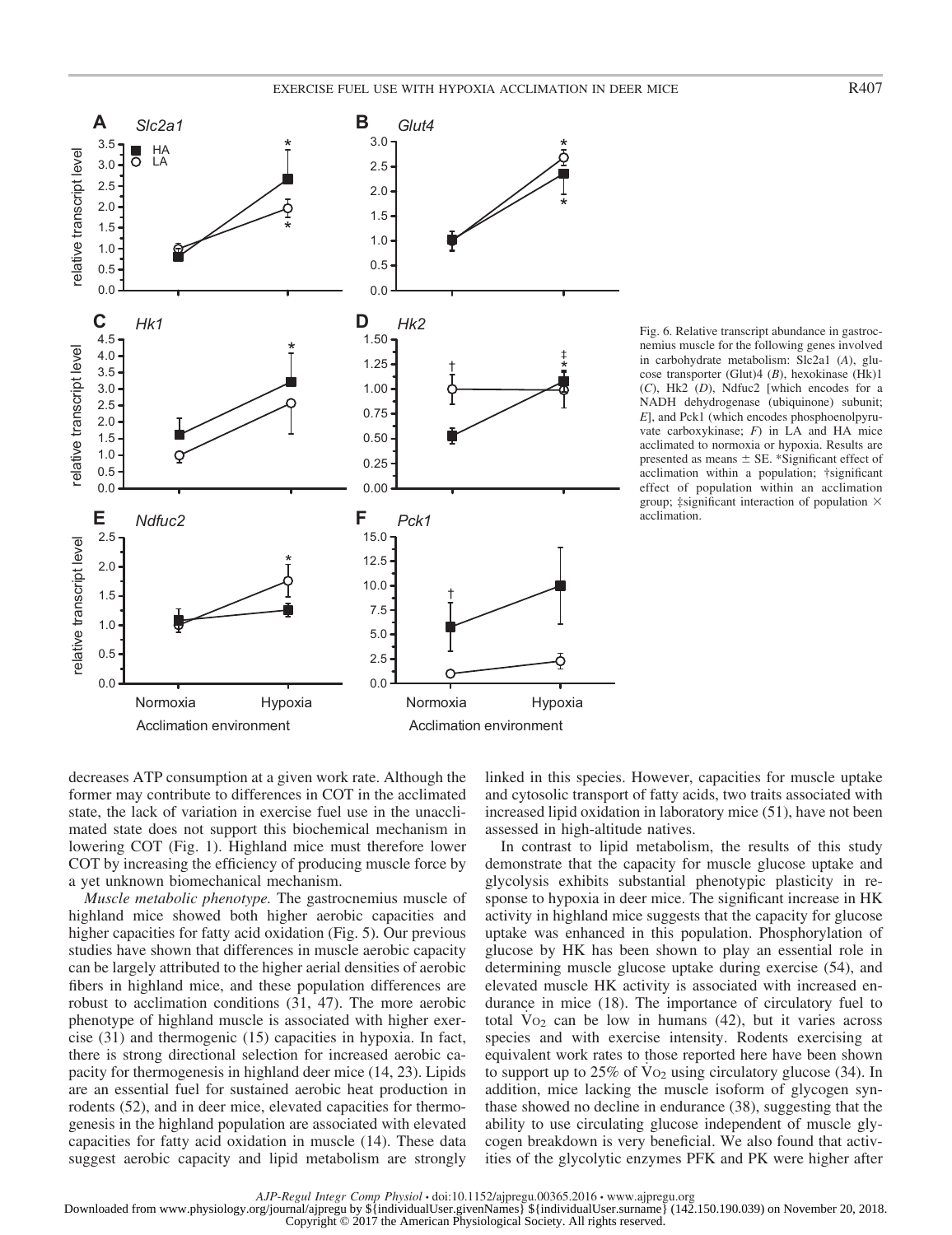

Fig. 7. Apparent  $V_{\text{max}}$  (in U/g tissue wet wt) in the liver for the following enzymes: -hydroxyacyl-CoA dehydrogenase (*A*), phosphoenolpyruvate carboxykinase (*B*), citrate synthase (*C*), and cytochrome *c* oxidase (*D*) in LA and HA mice acclimated to normoxia or hypoxia. Results are presented as means  $\pm$  SE. †Significant effect of population within an acclimation group.

acclimation but in lowland mice. Hypoxia is known to stimulate the increase in glycolytic enzymes including LDH, which was also higher in lowland mice  $(31)$ . However, after acclimation, both populations had an equivalent capacity of aerobic relative to anaerobic glucose use (PK/LDH: ~0.75). These data suggest that the skeletal muscle of hypoxia-acclimated highland mice likely has a uniquely enhanced capacity for using circulatory glucose compared with lowland mice. This would have the combined advantage of yielding more ATP per mole of O2 and also conserving valuable intramuscular carbohydrate stores. It is important to note that our measurements of enzyme activity indicate the capacity at specific reaction steps but not the in vivo rates of pathway flux.

*Muscle gene expression.* The change in muscle capacity for glucose use with acclimation was associated with increases in mRNA for the genes Hk I and Hk II in highland mice. Expression levels of membrane glucose transporters (Slc2a1 and Glut4) also increased with acclimation but in mice from both populations. However, these data suggest that membrane transport and glucose phosphorylation capacity are both increased in highland mice. Surprisingly, highland mice had higher relative gene expression for Pck1, which encodes the enzyme PEPCK, a component of the gluconeogenic pathway. While skeletal muscles generally exhibit negligible rates of gluconeogenesis, PEPCK has been implicated in enhancing exercise endurance (21, 37). Mice overexpressing this enzyme in locomotory muscles had higher levels of aerobic activity, perhaps by reducing the concentrations of inhibitory tricarboxylic acid cycle end products or by enhancing glycerol synthesis in this nongluconeogenic tissue (21, 58). Previously, we found that expression levels of transcription factors that regulate genes involved in angiogenesis and various metabolic pathways were either unchanged or decreased with hypoxia acclimation regardless of altitude ancestry. The exception was peroxisome proliferator-activated receptor (PPAR)- $\gamma$ , which

was higher in highland mice muscle at mRNA and protein levels (31). Elevated PPAR- $\gamma$  may play a role in stimulating Pck1 expression in muscle, as it does in adipocytes. Elevated  $PPAR-\gamma$  has also been associated with increased muscle glucose uptake and insulin sensitivity (2). Alternatively, various other metabolic genes are more highly expressed in the muscle of highland mice (14, 15, 47) and could contribute to the observed differences in metabolic phenotype and exercise fuel use.

*Blood and skeletal muscle metabolites.* Chronic hypoxia did not significantly alter resting blood glucose levels in either population (Fig. 2). This contrasts with some (19) but not all studies (34) on hypoxia-exposed laboratory rodents and suggests a possible distinct hypoxia response in deer mice. Highland mice maintained constant blood glucose concentrations between rest and immediately postexercise (Fig. 2). This suggests rapid adjustments of hepatic supply and muscle uptake to match changing energetic demands. In contrast, lowland mice showed significant declines in blood glucose with exercise, suggesting a substantial mismatch between substrate supply and demand. Population differences in blood glucose were not associated with muscle or liver glycogen depletion with exercise, which was not significantly different between high- and low-altitude mice or with acclimation (Figs. 3 and 4). The lower blood glucose levels seen in highland mice are consistent with other highland populations, including humans (39), and may be related to elevated PPAR- $\gamma$  protein expression in skeletal muscle of this population (31). This would be consistent with studies of laboratory mice that demonstrated that overexpression of PPAR- $\gamma$  conferred an increased insulin sensitivity (2, 3, 24).

Postexercise accumulation of blood lactate was higher in lowland mice in the unacclimated condition but had similar blood concentrations to those in highland mice after hypoxia acclimation. Since muscle lactate was not different between the

AJP-Regul Integr Comp Physiol · doi:10.1152/ajpregu.00365.2016 · www.ajpregu.org<br>Downloaded from www.physiology.org/journal/ajpregu by \${individualUser.givenNames} \${individualUser.surname} (142.150.190.039) on November 20

Copyright © 2017 the American Physiological Society. All rights reserved.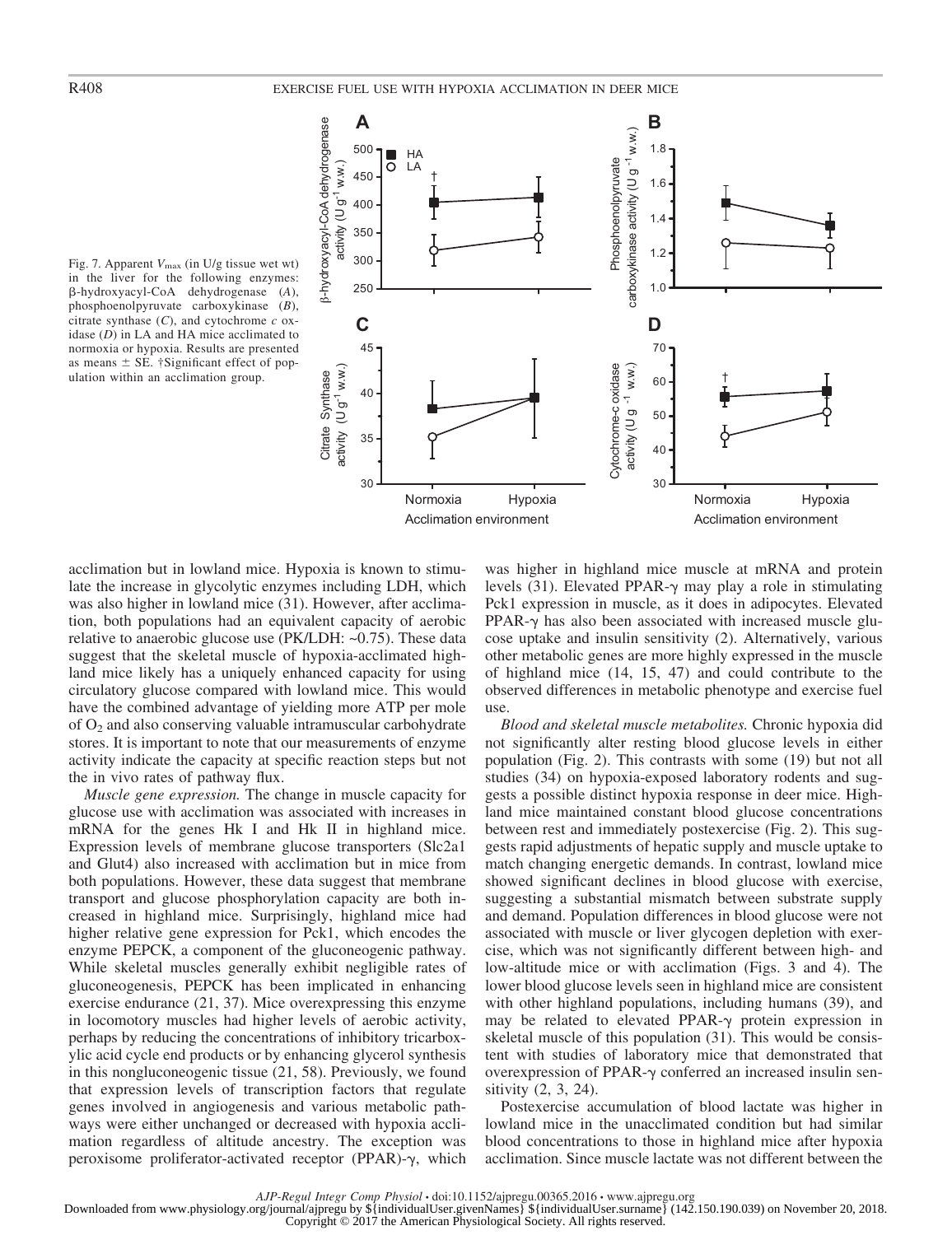populations postexercise, these data suggest that lowland mice may have reduced lactate production with exercise after acclimation, possibly by relying to a lesser extent on anaerobic metabolism. It is also possible that reductions in blood lactate reflect increase uptake by tissues, such as the liver, to serve as a gluconeogenic precursor.

*Liver enzymes and glycogen.* Neither glycogen nor enzyme activities in the liver were significantly altered by hypoxia acclimation (Figs. 4 and 7). Both populations showed a decline in liver glycogen with exercise but to equivalent levels, suggesting that hepatic glucose production from glycogenolysis did not differ. However, the higher HOAD and cytochrome *c* oxidase activities in the livers of highland mice suggest a greater capacity for energy supply to support processes such as gluconeogenesis. An elevated capacity to generate ATP combined with a trend for higher PEPCK activities is suggestive of enhanced hepatic glucose production (29) in highland mice. A greater capacity for hepatic glucose production and muscle uptake would lead to higher glucose availability for exercise and tighter regulation of blood glucose levels.

*Substrate and oxygen transport.* Aerobic metabolism involves transport steps that are shared by both substrates and  $O_2$ . Adaptations for enhanced  $O_2$  transport observed in highland mice (31) could also enhance substrate transport rates. Highland mice respond to acclimation with a blunted increase in hematocrit compared with lowland mice (31). Under hypoxia, they are able to sustain tissue  $O<sub>2</sub>$  delivery by virtue of an increased hemoglobin- $O_2$  affinity, which safeguards arterial  $O_2$ saturation, thereby enhancing the  $O_2$  capacitance of the blood (the total amount of  $O_2$  unloaded for a given arteriovenous difference in  $O_2$  tension) (48, 49). Circulatory substrate transport should thus be elevated in highland mice, because a lower hematocrit would *1*) lead to higher rates of plasma flow at equivalent cardiac outputs and *2*) avoid viscosity-related declines in cardiac output that can reduce tissue blood flow (46). As a result, highland mice may be able to avoid depleting valuable intramuscular substrate stores (33). Capillary surface area also plays an essential role in determining net substrate flux from the circulation into muscle (53). Highland mice have significantly higher muscle capillary surface densities (31, 47), which should considerably increase substrate conductance compared with lowland mice. When combined with the capacity for an increased transendothelial glucose concentration difference via increased glucose phosphorylation potential, this increased substrate conductance likely facilitates carbohydrate oxidation at high altitude.

*Conclusions and implications.* A potential downside to increased carbohydrate use is the exhaustion of limited glycogen stores. We estimate that high-altitude mice could sustain 75%  $\rm{Vo_{2max}}$  for ~20 min on available glycogen stores estimated from our muscle and liver measurements. These estimates assume that all of the stored glycogen is available for working muscle and that gluconeogenesis in the liver plays no role in supplying glucose. However, our data suggest that high-altitude mice may have enhanced capacities from gluconeogenesis and circulatory glucose uptake that may extend this estimated running time. When voluntary locomotion on running wheels was examined in a colony of laboratory-reared deer mice, they preferred to run at speeds equivalent to ~70%  $\rm Vo_{2max}$  but for durations much shorter than 20 min (13), suggesting glucose availability is not limiting to locomotion. Previous work has

demonstrated that some traits in the  $O<sub>2</sub>$  delivery pathway exhibit a greater acclimation response to hypoxia in lowaltitude mice than in high-altitude mice (31). We show here that given the same environmental acclimation conditions, aspects of substrate delivery and oxidation show greater flexibility in high-altitude mice than low-altitude mice. This suggests that adaptive variation in phenotypic plasticity can be retained for specific subordinate traits while other traits become fixed in a population.

#### **ACKNOWLEDGMENTS**

The authors thank Danielle Tufts and Mikaela Lui for help with running trials and blood sampling collection.

#### **GRANTS**

This work was supported by Natural Sciences and Engineering Research Council of Canada Discovery grants to G. B. McClelland and G. R. Scott. Additional funding was provided by a National Heart, Lung, and Blood Institute Grant HL-087216 (to J. F. Storz) and National Science Foundation grants IOS-1354390 and IOS-1354934 (to Z. A. Cheviron and J. F. Storz).

#### **DISCLOSURES**

No conflicts of interest, financial or otherwise, are declared by the author(s).

#### **AUTHOR CONTRIBUTIONS**

D.S.L., A.D.C., S.M., and G.B.M. performed experiments; D.S.L., A.D.C., S.M., N.W., Z.A.C., J.F.S., G.R.S., and G.B.M. edited and revised manuscript; D.S.L., A.D.C., S.M., N.W., Z.A.C., J.F.S., G.R.S., and G.B.M. approved final version of manuscript; N.W. and G.B.M. analyzed data; Z.A.C., J.F.S., G.R.S., and G.B.M. interpreted results of experiments; G.B.M. prepared figures; G.B.M. drafted manuscript.

#### **REFERENCES**

- 1. **Abdelmalki A, Fimbel S, Mayet-Sornay MH, Sempore B, Favier R.** Aerobic capacity and skeletal muscle properties of normoxic and hypoxic rats in response to training. *Pflügers Arch* 431: 671–679, 1996. doi[:10.](http://dx.doi.org/10.1007/BF02253829) [1007/BF02253829.](http://dx.doi.org/10.1007/BF02253829)
- 2. **Ahmadian M, Suh JM, Hah N, Liddle C, Atkins AR, Downes M, Evans RM.** PPAR $\gamma$  signaling and metabolism: the good, the bad and the future. *Nat Med* 19: 557–566, 2013. doi[:10.1038/nm.3159.](http://dx.doi.org/10.1038/nm.3159)
- 3. **Amin RH, Mathews ST, Camp HS, Ding L, Leff T.** Selective activation of PPAR $\gamma$  in skeletal muscle induces endogenous production of adiponectin and protects mice from diet-induced insulin resistance. *Am J Physiol Endocrinol Metab* 298: E28 –E37, 2010. doi[:10.1152/ajpendo.00446.](http://dx.doi.org/10.1152/ajpendo.00446.2009) [2009.](http://dx.doi.org/10.1152/ajpendo.00446.2009)
- 4. **Beaudry JL, McClelland GB.** Thermogenesis in CD-1 mice after combined chronic hypoxia and cold acclimation. *Comp Biochem Physiol B Biochem Mol Biol* 157: 301–309, 2010. doi[:10.1016/j.cbpb.2010.07.004.](http://dx.doi.org/10.1016/j.cbpb.2010.07.004)
- 5. **Bergmeyer HU, Gawehn K.** *Methods of Enzymatic Analysis*. Weinheim: Verlag Chemie, Academic, 1974.
- 6. **Bergman BC, Brooks GA.** Respiratory gas-exchange ratios during graded exercise in fed and fasted trained and untrained men. *J Appl Physiol* 86: 479 –487, 1999.
- 7. **Billat VL, Mouisel E, Roblot N, Melki J.** Inter- and intrastrain variation in mouse critical running speed. *J Appl Physiol* 98: 1258 –1263, 2005. doi[:10.1152/japplphysiol.00991.2004.](http://dx.doi.org/10.1152/japplphysiol.00991.2004)
- 8. **Brand MD.** The efficiency and plasticity of mitochondrial energy transduction. *Biochem Soc Trans* 33: 897–904, 2005. doi[:10.1042/](http://dx.doi.org/10.1042/BST0330897) [BST0330897.](http://dx.doi.org/10.1042/BST0330897)
- 9. **Braun B, Mawson JT, Muza SR, Dominick SB, Brooks GA, Horning MA, Rock PB, Moore LG, Mazzeo RS, Ezeji-Okoye SC, Butterfield GE.** Women at altitude: carbohydrate utilization during exercise at 4,300 m. *J Appl Physiol* 88: 246 –256, 2000.
- 10. **Brooks GA, Mercier J.** Balance of carbohydrate and lipid utilization during exercise: the "crossover" concept. *J Appl Physiol* 76: 2253–2261, 1994.
- 11. **Carraro F, Naldini A, Weber JM, Wolfe RR.** Alanine kinetics in humans during low-intensity exercise. *Med Sci Sports Exerc* 26: 348 –353, 1994. doi[:10.1249/00005768-199403000-00011.](http://dx.doi.org/10.1249/00005768-199403000-00011)

AJP-Regul Integr Comp Physiol · doi:10.1152/ajpregu.00365.2016 · www.ajpregu.org<br>Downloaded from www.physiology.org/journal/ajpregu by \${individualUser.givenNames} \${individualUser.surname} (142.150.190.039) on November 20

Copyright © 2017 the American Physiological Society. All rights reserved.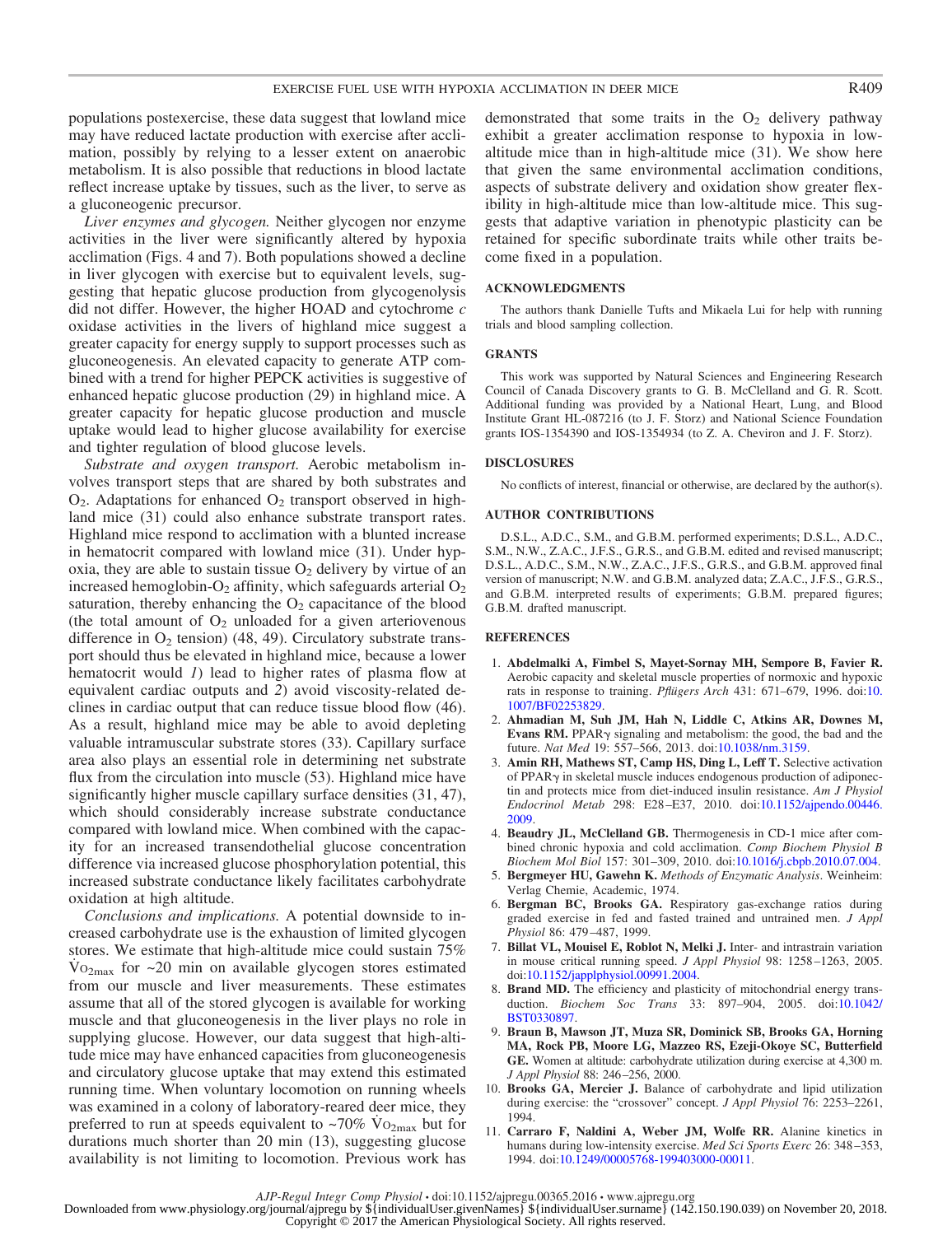### R410 EXERCISE FUEL USE WITH HYPOXIA ACCLIMATION IN DEER MICE

- 12. **Cerretelli P, Hoppeler H.** Morphologic and metabolic response to chronic hypoxia: the muscle system. In: *Handbook of Physiology. Environmental Physiology*. Bethesda, MD: Am. Physiol. Soc., 1996, sect. 4, vol. II, chapt. 50, p. 1155–1181.
- 13. **Chappell MA, Garland T Jr, Rezende EL, Gomes FR.** Voluntary running in deer mice: speed, distance, energy costs and temperature effects. *J Exp Biol* 207: 3839 –3854, 2004. doi[:10.1242/jeb.01213.](http://dx.doi.org/10.1242/jeb.01213)
- 14. **Cheviron ZA, Bachman GC, Connaty AD, McClelland GB, Storz JF.** Regulatory changes contribute to the adaptive enhancement of thermogenic capacity in high-altitude deer mice. *Proc Natl Acad Sci USA* 109: 8635–8640, 2012. doi[:10.1073/pnas.1120523109.](http://dx.doi.org/10.1073/pnas.1120523109)
- 15. **Cheviron ZA, Connaty AD, McClelland GB, Storz JF.** Functional genomics of adaptation to hypoxic cold-stress in high-altitude deer mice: transcriptomic plasticity and thermogenic performance. *Evolution* 68: 48 –62, 2014. doi[:10.1111/evo.12257.](http://dx.doi.org/10.1111/evo.12257)
- 16. **Cheviron ZA, Bachman GC, Storz JF.** Contributions of phenotypic plasticity to differences in thermogenic performance between highland and lowland deer mice. *J Exp Biol* 216: 1160 –1166, 2013. doi[:10.1242/jeb.](http://dx.doi.org/10.1242/jeb.075598) [075598.](http://dx.doi.org/10.1242/jeb.075598)
- 17. **Frayn KN.** Calculation of substrate oxidation rates in vivo from gaseous exchange. *J Appl Physiol Respir Environ Exerc Physiol* 55: 628 –634, 1983.
- 18. **Fueger PT, Shearer J, Krueger TM, Posey KA, Bracy DP, Heikkinen S, Laakso M, Rottman JN, Wasserman DH.** Hexokinase II protein content is a determinant of exercise endurance capacity in the mouse. *J Physiol* 566: 533–541, 2005. doi[:10.1113/jphysiol.2005.085043.](http://dx.doi.org/10.1113/jphysiol.2005.085043)
- 19. **Gamboa JL, Garcia-Cazarin ML, Andrade FH.** Chronic hypoxia increases insulin-stimulated glucose uptake in mouse soleus muscle. *Am J Physiol Regul Integr Comp Physiol* 300: R85–R91, 2011. doi[:10.1152/](http://dx.doi.org/10.1152/ajpregu.00078.2010) [ajpregu.00078.2010.](http://dx.doi.org/10.1152/ajpregu.00078.2010)
- 20. **Green HJ, Sutton JR, Cymerman A, Young PM, Houston CS.** Operation Everest II: adaptations in human skeletal muscle. *J Appl Physiol* 66: 2454 –2461, 1989.
- 21. **Hakimi P, Yang J, Casadesus G, Massillon D, Tolentino-Silva F, Nye CK, Cabrera ME, Hagen DR, Utter CB, Baghdy Y, Johnson DH, Wilson DL, Kirwan JP, Kalhan SC, Hanson RW.** Overexpression of the cytosolic form of phosphoenolpyruvate carboxykinase (GTP) in skeletal muscle repatterns energy metabolism in the mouse. *J Biol Chem* 282: 32844 –32855, 2007. doi[:10.1074/jbc.M706127200.](http://dx.doi.org/10.1074/jbc.M706127200)
- 22. **Hayes JP.** Field and maximal metabolic rates of deer mice (*Peromyscus maniculatus*) at low and high altitudes. *Physiol Zool* 159: 453–459, 1989.
- 23. **Hayes JP, O'Connor CS.** Natural selection on thermogenic capacity of high-altitude deer mice. *Evolution* 53: 1280 –1287, 1999. doi[:10.2307/](http://dx.doi.org/10.2307/2640830) [2640830.](http://dx.doi.org/10.2307/2640830)
- 24. **Hevener AL, He W, Barak Y, Le J, Bandyopadhyay G, Olson P, Wilkes J, Evans RM, Olefsky J.** Muscle-specific Pparg deletion causes insulin resistance. *Nat Med* 9: 1491–1497, 2003. doi[:10.1038/nm956.](http://dx.doi.org/10.1038/nm956)
- 25. **Hochachka PW, Stanley C, Merkt J, Sumar-Kalinowski J.** Metabolic meaning of elevated levels of oxidative enzymes in high altitude adapted animals: an interpretive hypothesis. *Respir Physiol* 52: 303–313, 1983. doi[:10.1016/0034-5687\(83\)90087-7.](http://dx.doi.org/10.1016/0034-5687%2883%2990087-7)
- 26. **Hock RJ.** Physiological responses of deer mice to various native altitudes. In: *The Physiological Effects of High Altitude*, edited by Weihe WH. Oxford: Pergamon, 1964, p. 59 –72. doi[:10.1016/B978-1-4831-6699-5.](http://dx.doi.org/10.1016/B978-1-4831-6699-5.50013-9) [50013-9.](http://dx.doi.org/10.1016/B978-1-4831-6699-5.50013-9)
- 27. **Holden JE, Stone CK, Clark CM, Brown WD, Nickles RJ, Stanley C, Hochachka PW.** Enhanced cardiac metabolism of plasma glucose in high-altitude natives: adaptation against chronic hypoxia. *J Appl Physiol* 79: 222–228, 1995.
- 28. **Hoppeler H, Mueller M, Vogt M.** Skeletal muscle tissue changes with hypoxia. In: *High Altitude: Human Adaptation to Hypoxia*, edited by Swenson ER, Bärtsch P. New York: Springer, 2013, p. 191–202.
- 29. **Knudsen JG, Biensø RS, Hassing HA, Jakobsen AH, Pilegaard H.** Exercise-induced regulation of key factors in substrate choice and gluconeogenesis in mouse liver. *Mol Cell Biochem* 403: 209 –217, 2015. doi[:10.1007/s11010-015-2351-0.](http://dx.doi.org/10.1007/s11010-015-2351-0)
- 30. **Le Moine CMR, Morash AJ, McClelland GB.** Changes in HIF-1 protein, pyruvate dehydrogenase phosphorylation, and activity with exercise in acute and chronic hypoxia. *Am J Physiol Regul Integr Comp Physiol* 301: R1098 –R1104, 2011. doi[:10.1152/ajpregu.00070.2011.](http://dx.doi.org/10.1152/ajpregu.00070.2011)
- 31. **Lui MA, Mahalingam S, Patel P, Connaty AD, Ivy CM, Cheviron ZA, Storz JF, McClelland GB, Scott GR.** High-altitude ancestry and hypoxia acclimation have distinct effects on exercise capacity and muscle pheno-

type in deer mice. *Am J Physiol Regul Integr Comp Physiol* 308: R779 – R791, 2015. doi[:10.1152/ajpregu.00362.2014.](http://dx.doi.org/10.1152/ajpregu.00362.2014)

- 32. **Lundby C, Van Hall G.** Substrate utilization in sea level residents during exercise in acute hypoxia and after 4 weeks of acclimatization to 4100 m. *Acta Physiol Scand* 176: 195–201, 2002. doi[:10.1046/j.1365-201X.2002.01030.x.](http://dx.doi.org/10.1046/j.1365-201X.2002.01030.x)
- 33. **McClelland G, Zwingelstein G, Taylor CR, Weber JM.** Increased capacity for circulatory fatty acid transport in a highly aerobic mammal. *Am J Physiol Regul Integr Comp Physiol* 266: R1280 –R1286, 1994.
- 34. **McClelland GB, Hochachka PW, Weber JM.** Carbohydrate utilization during exercise after high-altitude acclimation: a new perspective. *Proc Natl Acad Sci USA* 95: 10288 –10293, 1998. doi[:10.1073/pnas.95.17.10288.](http://dx.doi.org/10.1073/pnas.95.17.10288)
- 35. **McClelland GB, Hochachka PW, Weber JM.** Effect of high-altitude acclimation on NEFA turnover and lipid utilization during exercise in rats. *Am J Physiol Endocrinol Metab* 277: E1095–E1102, 1999.
- 36. **Natarajan C, Hoffmann FG, Lanier HC, Wolf CJ, Cheviron ZA, Spangler ML, Weber RE, Fago A, Storz JF.** Intraspecific polymorphism, interspecific divergence, and the origins of function-altering mutations in deer mouse hemoglobin. *Mol Biol Evol* 32: 978 –997, 2015. doi[:10.1093/molbev/msu403.](http://dx.doi.org/10.1093/molbev/msu403)
- 37. **Novak CM, Escande C, Gerber SM, Chini EN, Zhang M, Britton SL, Koch LG, Levine JA.** Endurance capacity, not body size, determines physical activity levels: role of skeletal muscle PEPCK. *PLoS One* 4: e5869, 2009. doi[:10.1371/journal.pone.0005869.](http://dx.doi.org/10.1371/journal.pone.0005869)
- 38. **Pederson BA, Cope CR, Schroeder JM, Smith MW, Irimia JM, Thurberg BL, DePaoli-Roach AA, Roach PJ.** Exercise capacity of mice genetically lacking muscle glycogen synthase: in mice, muscle glycogen is not essential for exercise. *J Biol Chem* 280: 17260 –17265, 2005. doi[:10.](http://dx.doi.org/10.1074/jbc.M410448200) [1074/jbc.M410448200.](http://dx.doi.org/10.1074/jbc.M410448200)
- 39. **Picon-Reategui E, Buskirk ER, Baker PT.** Blood glucose in highaltitude natives and during acclimatization to altitude. *J Appl Physiol* 29: 560 –563, 1970.
- 40. **Rennie MJ, Edwards RH, Krywawych S, Davies CT, Halliday D, Waterlow JC, Millward DJ.** Effect of exercise on protein turnover in man. *Clin Sci (Lond)* 61: 627–639, 1981. doi[:10.1042/cs0610627.](http://dx.doi.org/10.1042/cs0610627)
- 41. **Roberts TJ, Weber JM, Hoppeler H, Weibel ER, Taylor CR.** Design of the oxygen and substrate pathways. II. Defining the upper limits of carbohydrate and fat oxidation. *J Exp Biol* 199: 1651–1658, 1996.
- 42. **Romijn JA, Coyle EF, Sidossis LS, Gastaldelli A, Horowitz JF, Endert E, Wolfe RR.** Regulation of endogenous fat and carbohydrate metabolism in relation to exercise intensity and duration. *Am J Physiol Endocrinol Metab* 265: E380 –E391, 1993.
- 43. **Rozen S, Skaletsky HJ.** Primer3 on the WWW for general users and for biologists programmers. In: *Bioinformatics Methods and Protocols: Methods in Molecular Biology*, edited by Krawetz S, Misener S. Totowa, NJ: Humana, 2000.
- 44. **Schippers M-P, Ramirez O, Arana M, Pinedo-Bernal P, McClelland GB.** Increase in carbohydrate utilization in high-altitude Andean mice. *Curr Biol* 22: 2350 –2354, 2012. doi[:10.1016/j.cub.2012.10.043.](http://dx.doi.org/10.1016/j.cub.2012.10.043)
- 45. **Schippers M-P, LeMoine CMR, McClelland GB.** Patterns of fuel use during locomotion in mammals revisited: the importance of aerobic scope. *J Exp Biol* 217: 3193–3196, 2014. doi[:10.1242/jeb.099432.](http://dx.doi.org/10.1242/jeb.099432)
- 46. **Schuler B, Arras M, Keller S, Rettich A, Lundby C, Vogel J, Gassmann M.** Optimal hematocrit for maximal exercise performance in acute and chronic erythropoietin-treated mice. *Proc Natl Acad Sci USA* 107: 419 –423, 2010. doi[:10.1073/pnas.0912924107.](http://dx.doi.org/10.1073/pnas.0912924107)
- 47. **Scott GR, Elogio TS, Lui MA, Storz JF, Cheviron ZA.** Adaptive modifications of muscle phenotype in high-altitude deer mice are associated with evolved changes in gene regulation. *Mol Biol Evol* 32: 1962– 1976, 2015. doi[:10.1093/molbev/msv076.](http://dx.doi.org/10.1093/molbev/msv076)
- 48. **Storz JF, Runck AM, Sabatino SJ, Kelly JK, Ferrand N, Moriyama H, Weber RE, Fago A.** Evolutionary and functional insights into the mechanism underlying high-altitude adaptation of deer mouse hemoglobin. *Proc Natl Acad Sci USA* 106: 14450 –14455, 2009. doi[:10.1073/pnas.](http://dx.doi.org/10.1073/pnas.0905224106) [0905224106.](http://dx.doi.org/10.1073/pnas.0905224106)
- 49. **Storz JF, Runck AM, Moriyama H, Weber RE, Fago A.** Genetic differences in hemoglobin function between highland and lowland deer mice. *J Exp Biol* 213: 2565–2574, 2010. doi[:10.1242/jeb.042598.](http://dx.doi.org/10.1242/jeb.042598)
- 50. **Storz JF, Scott GR, Cheviron ZA.** Phenotypic plasticity and genetic adaptation to high-altitude hypoxia in vertebrates. *J Exp Biol* 213: 4125– 4136, 2010. doi[:10.1242/jeb.048181.](http://dx.doi.org/10.1242/jeb.048181)
- 51. **Templeman NM, Schutz H, Garland T Jr, McClelland GB.** Do mice bred selectively for high locomotor activity have a greater reliance on lipids to power submaximal aerobic exercise? *Am J Physiol Regul Integr Comp Physiol* 303: R101–R111, 2012. doi[:10.1152/ajpregu.00511.2011.](http://dx.doi.org/10.1152/ajpregu.00511.2011)